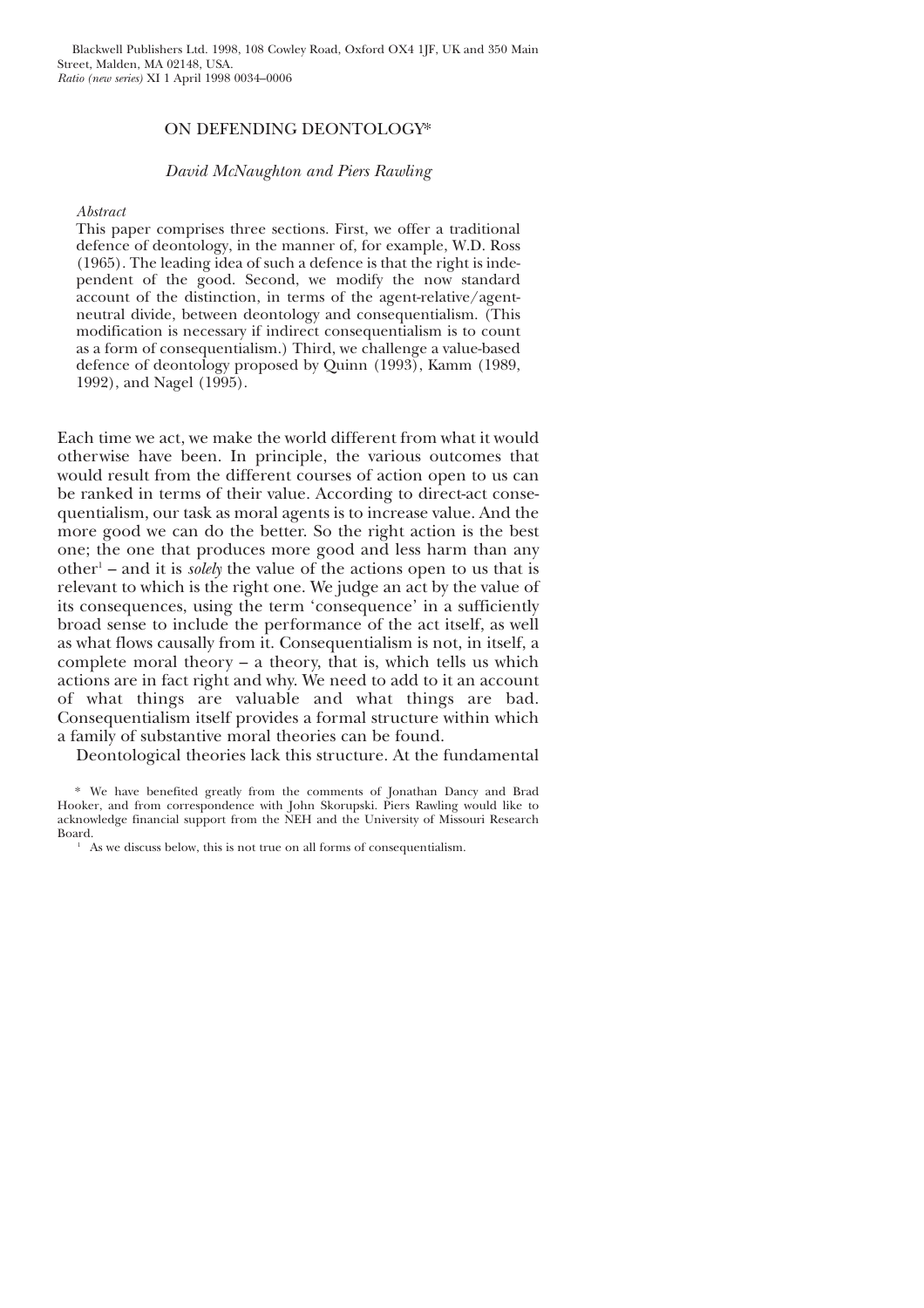level, we claim, deontology, in opposition to consequentialism, acknowledges moral reasons that do not rest on considerations of value. There is an intriguing argument abroad, however, that attempts to defend deontology by arguing that worlds in which there are deontological reasons are better (i.e., more 'valuable') than worlds in which there are not (see, e.g., Quinn (1993), Kamm (1989, 1992), and Nagel (1995)). We begin by giving what has become, following such authors as Nagel (1986), Parfit (1984), and Scheffler (1982), the generally accepted contrast between (direct-act) consequentialism and deontology. We then outline our favoured defence of the latter, and urge that the standard way of distinguishing it from consequentialism must be modified in order to accommodate indirect consequentialism. Finally, we explore, and reject, the initially appealing value-based defence of deontology.

**I**

It is central to consequentialism that value is determined *impersonally*: <sup>2</sup> the real value of any state of affairs does not depend on the point of view of the agent. Features of the particular agent may be morally relevant, but only in so far as they bear either on which state of affairs will be impersonally best, or on what range of actions is open to the agent. Direct-act consequentialism provides an *agent-neutral* account of the right: the right act is that which maximizes the impersonal good. Thus, on this account, all agents share a common aim: that the world go as well as possible. The notion of agent neutrality is somewhat tricky to spell out in terms of reasons; but, roughly speaking, an agent-neutral reason is one that ultimately rests on considerations that make no reference to the agent for whom it is a reason. (In, e.g., McNaughton and Rawling, 1991, we discuss the difficulties of distinguishing between agent-neutral and agent-relative reasons; and we there provide a precise account of the agent-relative/agent-neutral distinction in terms of rules – we omit this account here for reasons of brevity.)

A reason is *agent-relative*, by contrast, if there is an ineliminable reference to the agent in the ultimate statement of the reason. Thus, to take a simple example, Lee's reason for insuring 73

<sup>&</sup>lt;sup>2</sup> Some authors (e.g., Dreier, 1993) use the term 'consequentialism' in a wider sense to include theories in which this is not so. We shall steer clear of such usage here.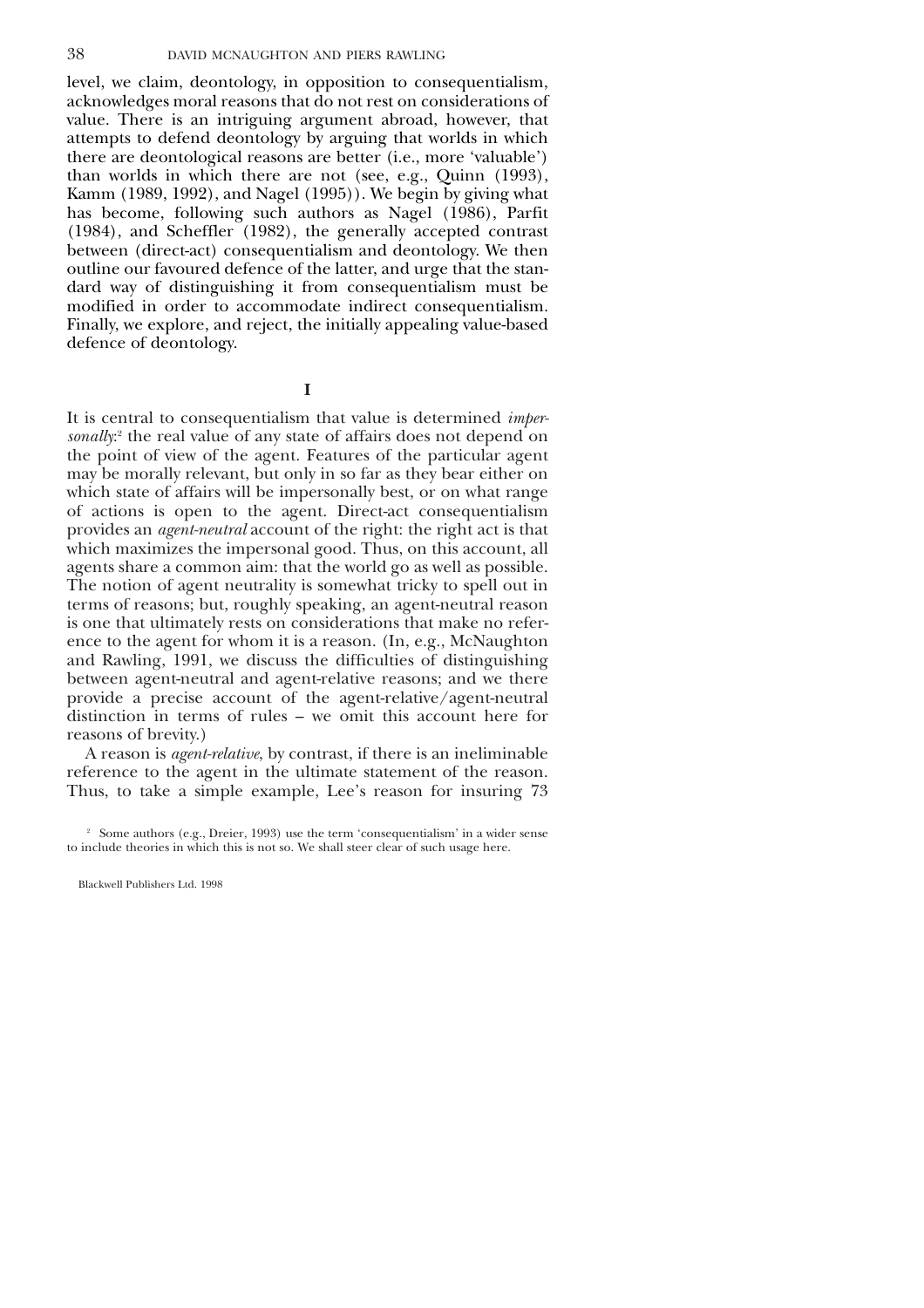Hatfield Street is agent-relative if she does so simply because it is *her* house, and she wants to protect *her* property. If her reason for doing so were agent-neutral, on the other hand, it would have ultimately to rest on the thought that everyone should insure their own houses (so that in the unlikely circumstance that by not insuring her own house herself she could thereby increase the number of people insuring their own houses, then she should not, ceteris paribus, insure her house).

Reasons that stem from considerations of self-interest would appear to be agent-relative.<sup>3</sup> Roughly speaking, if an agent performs a certain action, A, because Aing is (at least in part) in her self-interest, then that factor, with its ineliminable reference to her, will be noted in the ultimate statement of her reason for Aing. Lee, when pressed as to why she insures her house, might declare: 'Because it is in *my* long-term self-interest'.

But there seem also to be *moral* reasons which are agent-relative in form. And an agent-neutral theory, such as consequentialism, apparently (see section II) cannot accommodate them. There are at least three areas of moral thought in which agentrelative reasons figure.

First, there are duties which stem from special relationships: duties which I owe to some specified individuals because of the relationship in which I stand to them. Instances of such relationships include those of parent to child, spouse to spouse, friend to friend, as well as purely contractual relationships, such as those of promiser to promisee, of debtor to lender. Why do these relationships generate agent-relative reasons? Because in each case the agent's reason for acting, her obligation to act, stems from the fact that *she* stands in this particular relation to another. The fact that Alex is *Lee's* child gives her a reason to look after him which is not shared by anyone who is not also Alex's parent. This is not to say that we have *no* duty whatever to be concerned about the welfare of other people's children, only that each of us has a distinct and special reason to be concerned about our own.

Second, there are *constraints*, which proscribe certain types of action, even if their performance, in a particular circumstance, would make the world somewhat 'better'. Thus, it is generally thought that it is wrong to kill the innocent, torture people, lie or cheat, even in pursuit of an otherwise good goal. To have this

<sup>&</sup>lt;sup>3</sup> Not everyone agrees with this - Jonathan Dancy (in correspondence), for example, demurs.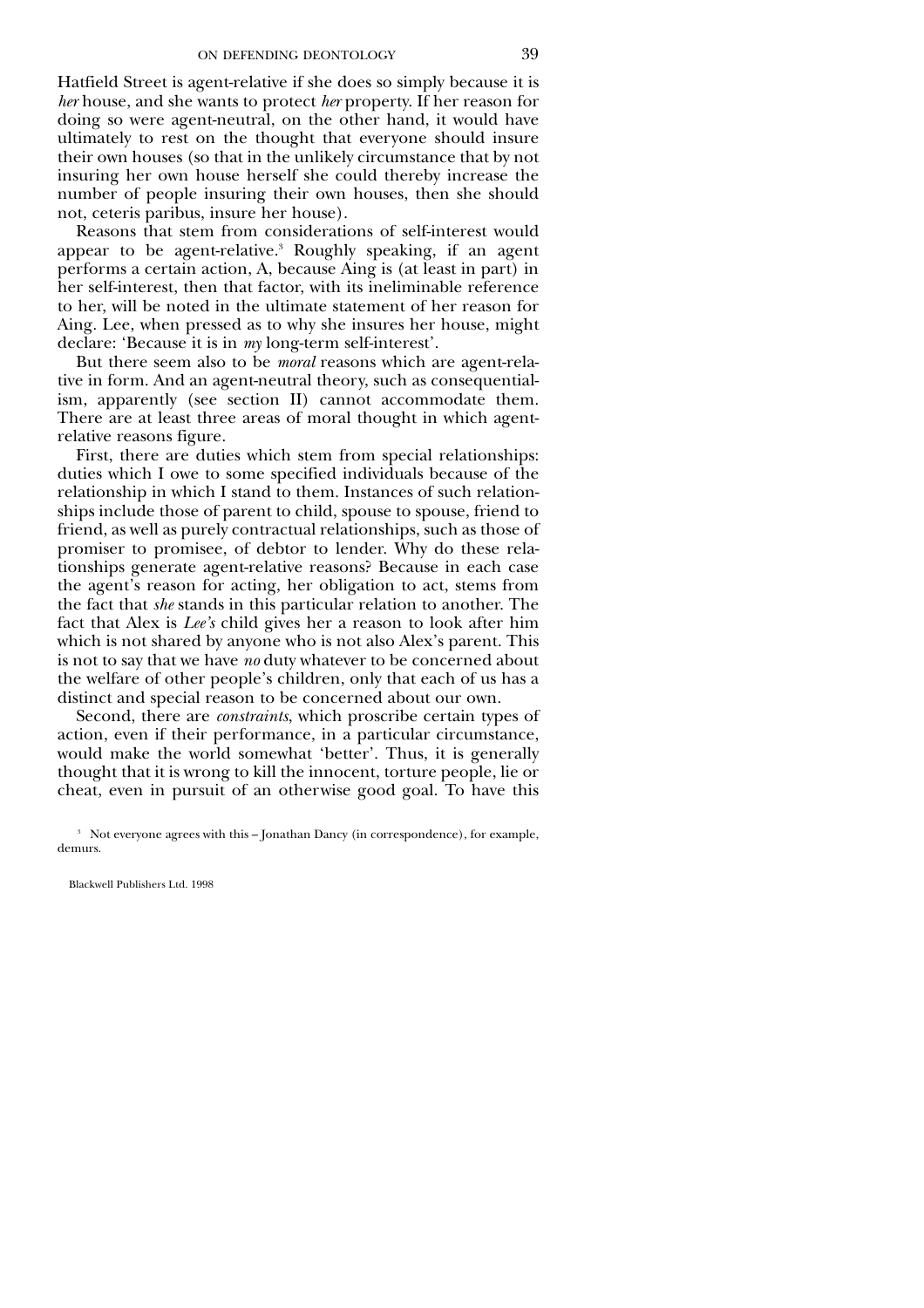thought is to reject direct-act consequentialism. We need not go so far as to claim that we should *never* do these things, no matter how dire the emergency; to think that we should not do these things just to make the world slightly better overall is already to reject direct-act consequentialism. How do constraints generate agent-relative reasons? To hold, for example, that it is wrong to kill the innocent, is to be committed to the view that *I* should not do or sanction such killings, even if by killing an innocent myself I might thereby reduce the total number of such killings. This thought is enshrined in the common moral intuition that one should not oneself sink to the level of the terrorist or criminal in pursuit of stamping out terrorism or crime.

The third area of ethical thought in which agent-relativity has a place is in the availability of *options*. Direct-act consequentialism is a very demanding theory. It tells us that we should always act so as to maximize the good. As the world is currently organised, this would require us to make huge and continuous sacrifices. We might have to abandon important personal projects if that were the only way to maximize the good. Clearly, *my* projects, *my* family life etc. have an importance for me which they have for no-one else – an importance out of proportion to their agent-neutral value. We do not generally think morality requires the continual sacrifice that direct-act consequentialism demands. Someone can be doing the right thing, even if she gives considerably more weight to *her own* projects than they strictly deserve in the consequentialist calculations.

If a satisfactory moral theory must be consequentialist in structure then we shall have to abandon the thought that there is any place for underivative (see section II) agent-relative reasons in morality. It may be, of course, that there are good consequentialist reasons why each of us should care for our own children, or why we should be governed by constraints, but those consequentialist reasons will ultimately be agent-neutral in form. Lee should care for her child, for example, only because the world is a better place on account of such relationships. And she might be required to desert him if the total amount of such caring would be increased thereby.

Deontology embraces agent-relative reasons of some or all varieties. Thus deontological theories fail to fit the consequentialist structural templet. (It is definitive of deontology that it includes constraints and duties of special relationship; not all deontologists accept options, however – some think that we have a duty to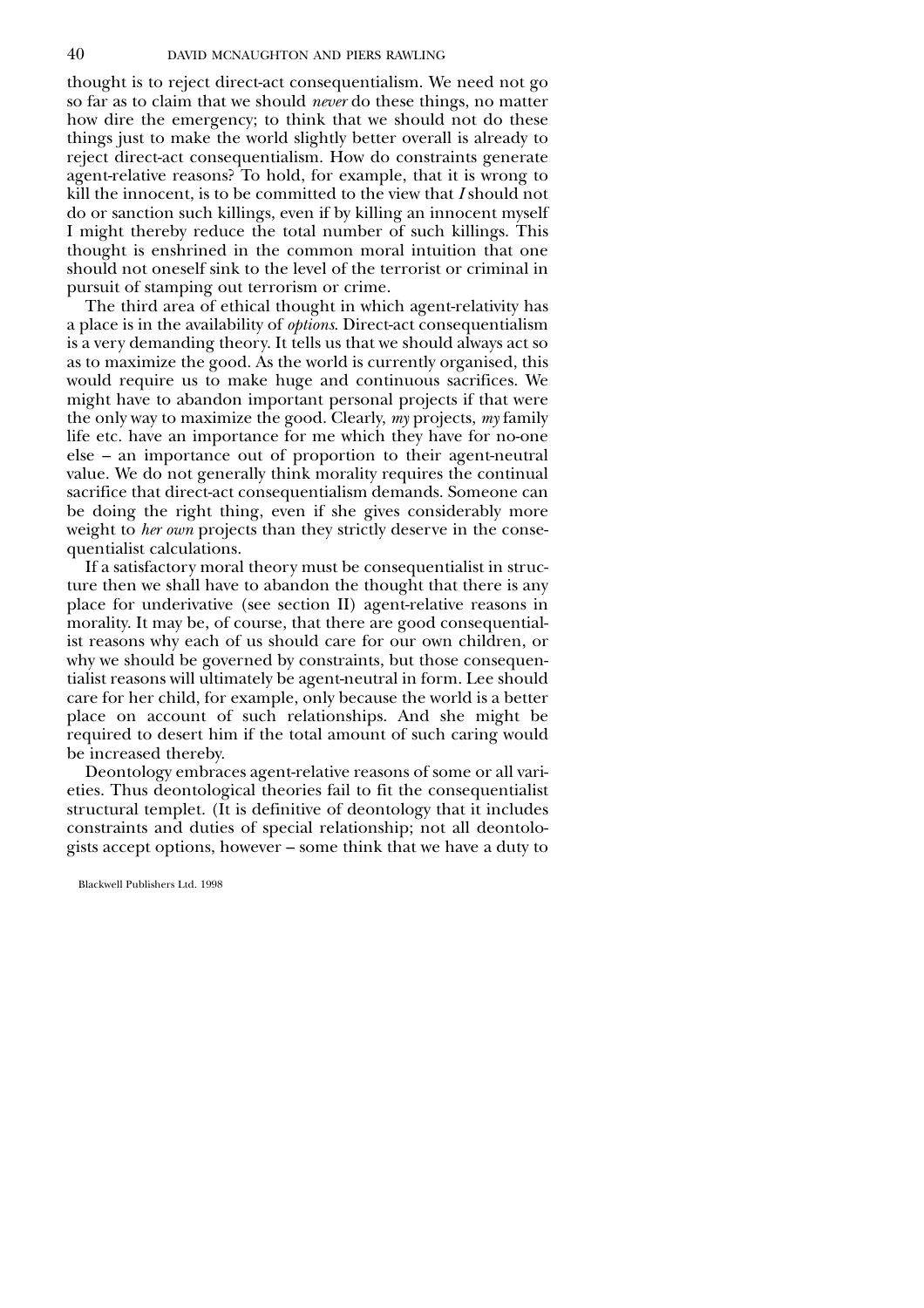maximize the good, whenever we would not be in breach of one of our other duties in doing so.)

So long as we hold that the right action is determined by the amount of agent-neutral value our actions will produce, then consequentialism will be the only coherent picture. Many philosophers have failed to see the power of this argument. They have supposed that deontology can be defended within the basic consequentialist structure, by pointing to some value which consequentialism has ignored. Scheffler (1982, chapter four) is a notable exception: he clearly articulates the point that any value a would-be deontologist might put forward can be accommodated by consequentialism. Scheffler shows, in essence, that, as long as we play the game by consequentialist rules, the consequentialist will win. Any value can be sucked up into what we have elsewhere dubbed 'the consequentialist vacuum cleaner' (or CVC – see McNaughton and Rawling (1991)). To give an example: one might think that, in rejecting constraints – in allowing that there may be occasions when we may do really nasty things to innocent people – consequentialism fails to pay proper respect to persons. The consequentialist can respond by agreeing that failing to respect persons has great disvalue. So we must, all else equal, maximize respect for persons. But now what, the consequentialist asks, of the case where I can prevent two people being treated disrespectfully by so treating one myself? I should surely prefer the less bad state of affairs where only one person is treated disrespectfully. So, the consequentialist triumphantly concludes, no matter how great the value of respect, there is no *constraint* against violating respect *oneself*.

Deontology can only be defended if there is a defensible alternative structure to moral theory. The best prospect for such a defence is classically found, we claim, in the pre-war British Intuitionists, particularly W.D. Ross (e.g., 1965). Ross, in criticising Moore's theory of ideal utilitarianism (which is essentially a pluralist consequentialism), identifies a structural difference between consequentialism and intuitionism which enables the latter to accommodate the agent-relative. Whereas the consequentialist thinks of the right as determined by the good, the intuitionist conceives of the right as being, at least in part, independent of the good. Which action is right is not solely determined by the relative values of states of affairs. Other considerations also play a role.

What are these other considerations? We shall look in turn at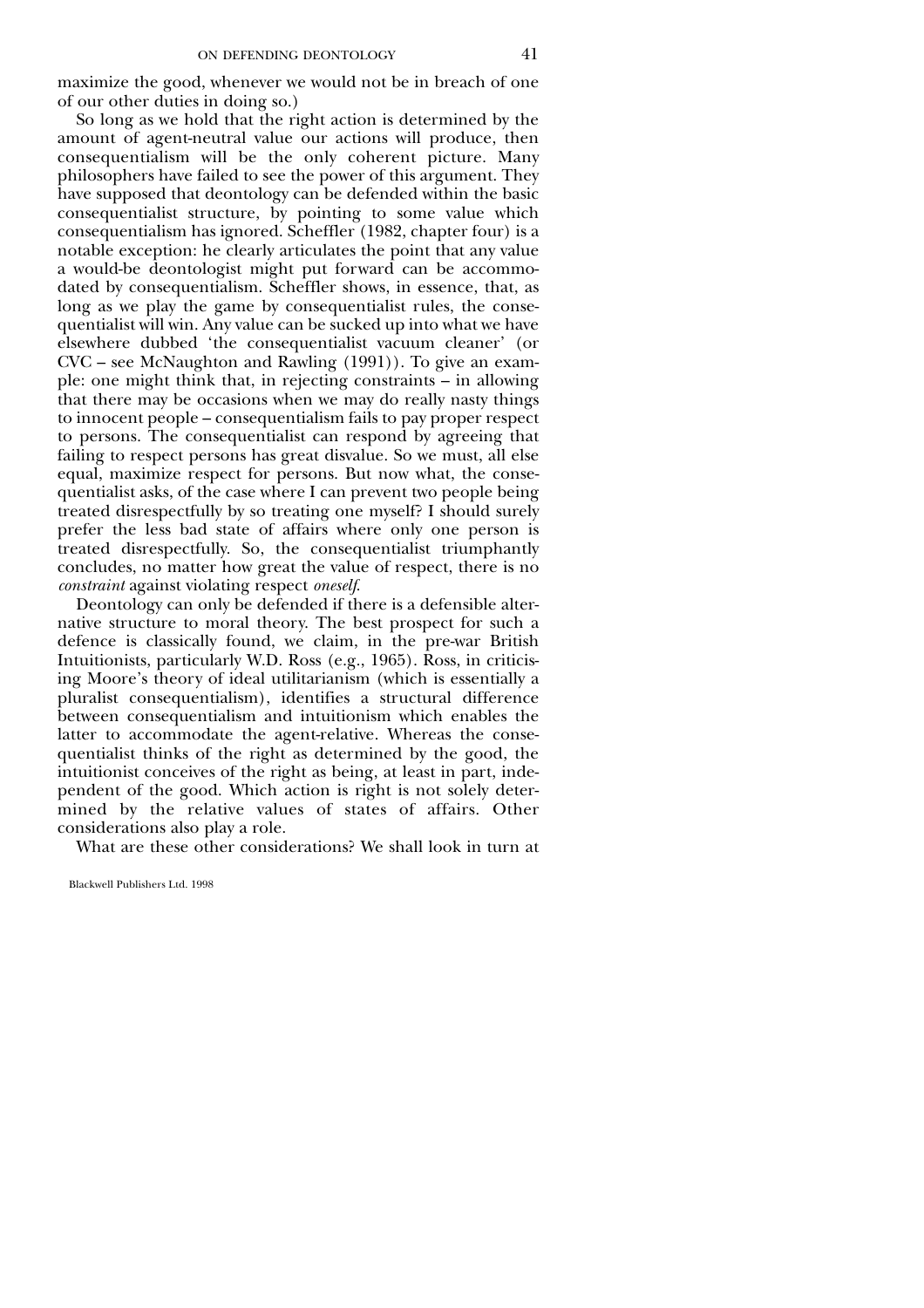obligations of special relationship and at constraints. Ross accepts that there is a (prima facie) duty to maximize the good, and hence does not argue for options (although he does argue that there is a prima facie duty to self-improvement); we leave them on one side here.

We begin with duties of special relationship. In a telling paragraph, Ross contrasts his view with consequentialism thus:

[Consequentialism] says, in effect, that the only morally significant relation in which my neighbours stand to me is that of being possible beneficiaries by my action. They do stand in this relation to me, and this relation is morally significant. But they may also stand to me in the relation of promisee to promiser, of creditor to debtor, of wife to husband, of child to parent, of friend to friend, of fellow countryman to fellow countryman, and the like; and each of these relations is the foundation of a *prima facie* duty (1965, p.19).

The various relationships in which we stand to other people generate a variety of agent-relative reasons: one can be required, say, to keep a promise, even if by breaking it promise-keeping as a whole would thereby be increased. On the direct-act consequentialist view, on the other hand, if promises should be kept, that can only be because promise-keeping is valuable, and hence should, ceteris paribus, be maximized. Accepting Ross's view of duties of special relationship entails that what is right is not solely determined by considerations of agent-neutral value.

At this point, the consequentialist may rightly claim that no account has been given of why certain relationships are morally basic in a way that does not permit their violation whenever such violation would increase value. But it is hard to see how this is a complaint, unless it is also a complaint that the consequentialist has not explained why morality's sole concern is the increase of value – on the consequentialist view, it is apparently taken to be self-evident that all moral reasons ultimately rest on considerations of agent-neutral value. Justification has to stop somewhere, and it is not clear that the intuitionist's stopping place is less defensible than that of the consequentialist. The thought that others have direct moral claims on us that are not explicable in terms of agent-neutral value is a familiar one in everyday moral thinking. Intuitionism accepts this thought at face value and thereby rejects the consequentialist perspective.

In addition to agent-relative reasons generated by duties of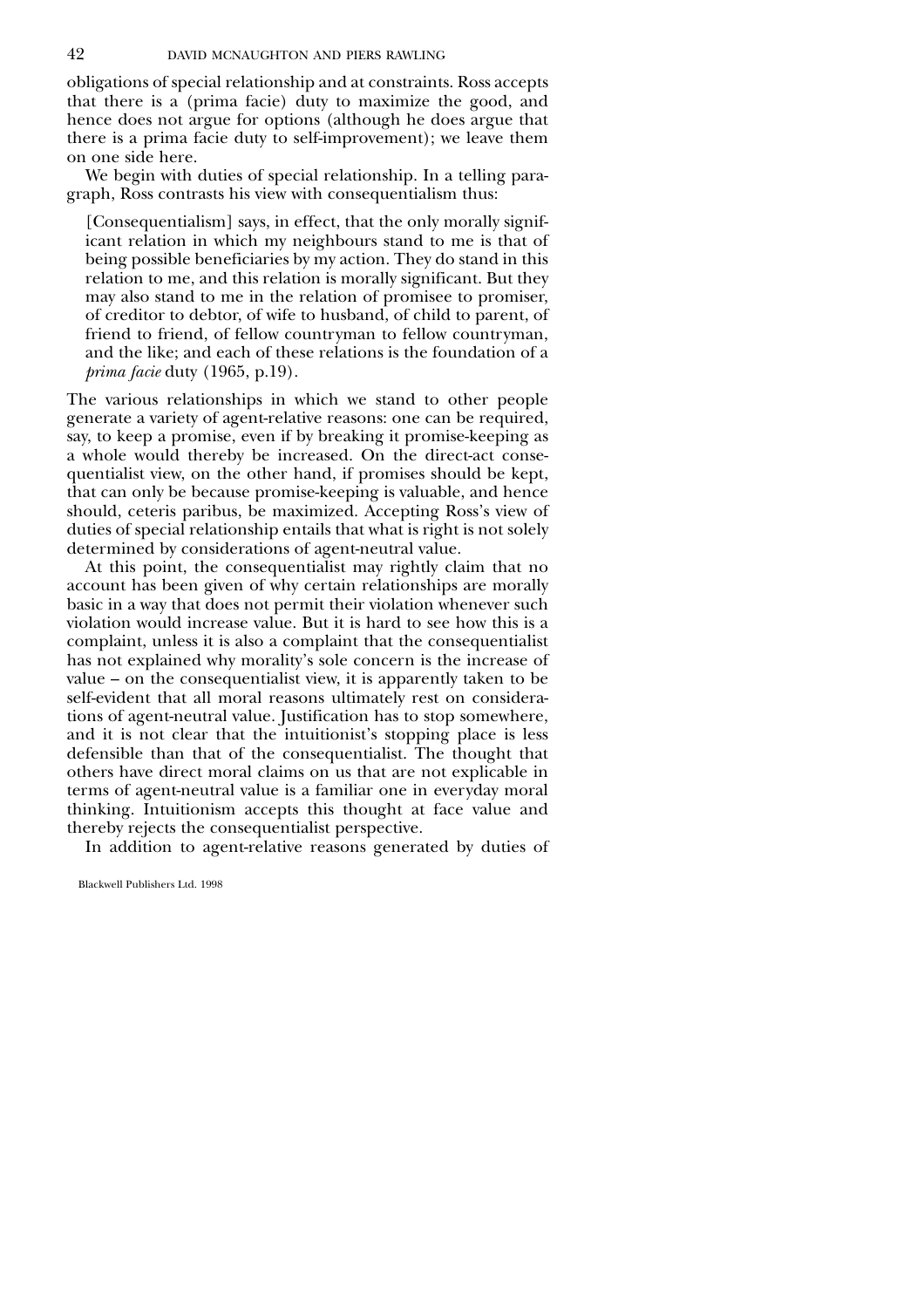special relationship, of course, Ross also takes as basic those generated by constraints. He is silent, however, on the subject of whether his line on the former can be extended to cover the latter. There is an obvious disanalogy between constraints and duties of special relationship: constraints do not depend on the specific nature of the relationships we have. I should not treat anyone in the way that constraints forbid, whether I have a relationship with them or not. Note, however, that the usual objection that is raised to justifying constraints – how could it *ever* be that we are *required* not to maximize the good? – has already been met. For Ross's account of duties of special relationship has already shown that we can make sense of this once we get away from the consequentialist picture of value determining what is right. Fulfilling the duties which stem from special relationships may require us not to maximize the good. Others can have direct moral claims on us, claims that are not routed via thoughts about the maximization of the good. So we can already make formal sense of the thought that other agents have a claim on us not to be treated in certain ways; a claim we standardly express by saying that they have a *right* not to be harmed, tortured or killed.

Duties of special relationship, then, create conceptual space for constraints by divorcing the right from the good. But that is not enough to show that there *are* constraints, or just what form they take. Since our concerns in this paper are about the formal structure of moral theory, we shall do no more than indicate a familiar account of constraints – an account that builds on thoughts about human relationship. We can seek an account of constraints in either a potential or an actual relationship. In terms of potential relationships, we might claim that there is a morally significant distinction between the relationship in which I *would* stand to someone if I allowed them to be tortured and the relationship in which I would stand if I were to torture them myself. The latter relationship is one that is to be avoided at (almost) all costs. So constraints proscribe a relationship that would exist were I to act in a certain way. Some prefer to make the point in terms of an actual *moral*, rather than social, relationship. In a common moral tradition, all of us are already related, in terms of our common humanity, or as fellow legislators in the kingdom of ends, or as children of God. On this approach, certain kinds of act would breach that relationship in ways that are unacceptable. (We suspect that these two ways of appealing to relationship are just variants on a theme.)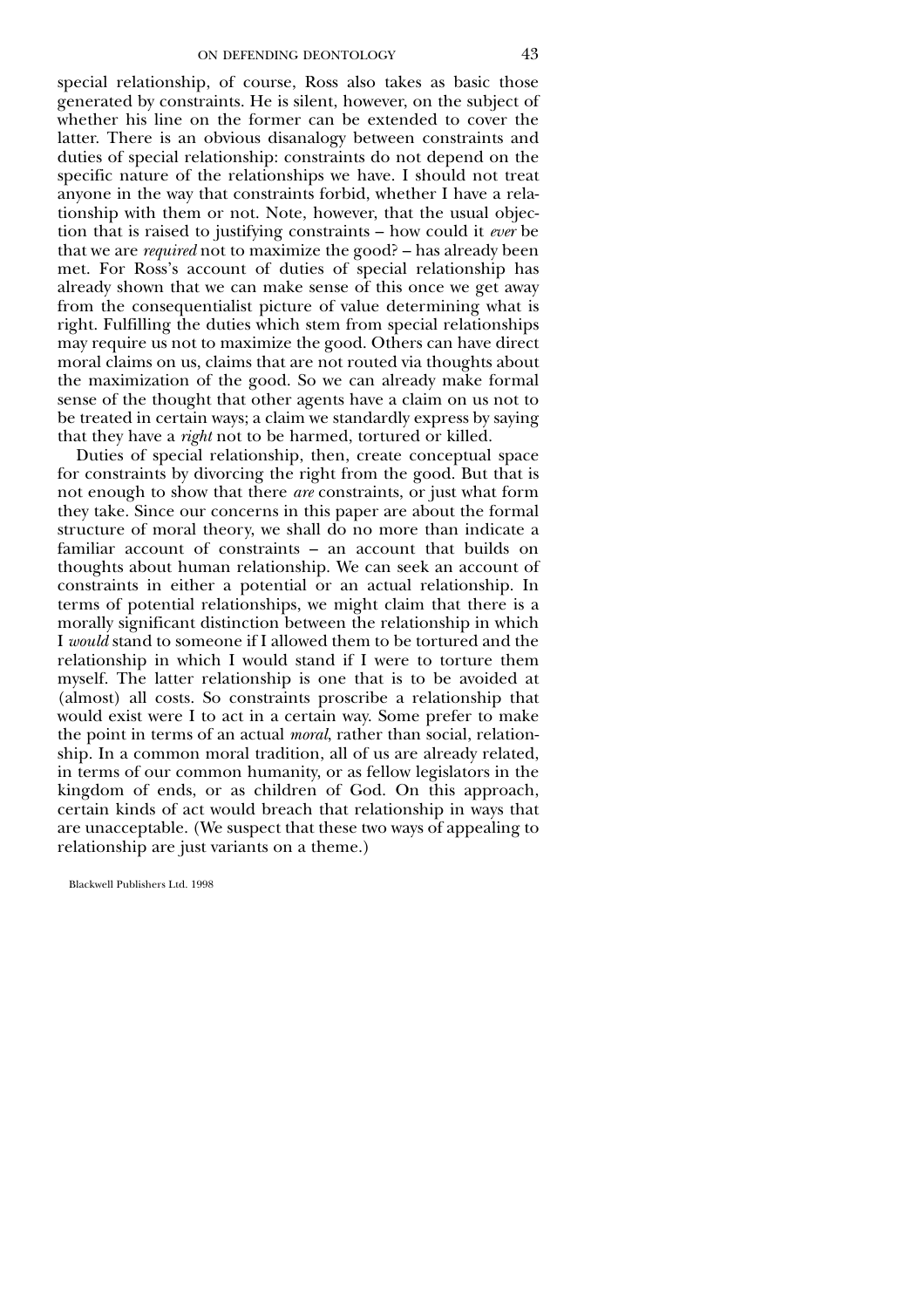These observations do not constitute, of course, an argument for deontology. It is simply supposed that the prohibition on treating people in certain ways is basic. This is a demand that the existence of other agents makes upon us. The deontological intuition can be spelled out in greater detail and illustrated, but it cannot, on our view, be justified, in the sense of being deduced from or supported by some more basic intuition. Every moral theory, as Mill justly remarked, will have its fundamental principles. Deontology has a greater number of basic principles than consequentialism, and that might be a ground of complaint, but that it has them at all cannot be held to its discredit.

Ross's main contention, then, is remarkably simple. He claims that the deontic cannot, and need not, be justified by appeal to yet more basic considerations. And, in particular, he insists that the deontic is largely independent of the evaluative: thoughts about what is required, forbidden, or permitted, are not identical to, reducible to, or derivable from, thoughts about what will produce the most good.

**II**

Thus far, we have characterized deontology in terms of agentrelative reasons of certain varieties (those associated with duties of special relationship, constraints and, perhaps, options). And this characterization serves to contrast deontology with direct-act consequentialism. However, there is more to the story when it comes to contrasting deontology with other forms of consequentialism – a story best told by appeal to the notion of an evaluative possible world.

All consequentialists appeal to value, and can be viewed as thinking in terms of a set of possible worlds ranked in accord with their agent-neutral values. The most naive brand of direct-act consequentialist can be seen as advocating that we ought to aim at the evaluatively best possible world (where this world is at least possibly achievable by our actions). But this doctrine is subject to a difficulty brought to the fore by, for example, Regan (1980, pp.264–265, note one). You are faced with a choice between acts *f* and *g*, where *f* has a 50/50 chance (this might be due to an epistemic barrier; but it might be a raw matter of physics – consider quantum effects) of producing zero or ten (objective) utiles, and *g* is sure to produce nine utiles. The best world is one in which you *f* and ten utiles result; but surely you should *g*.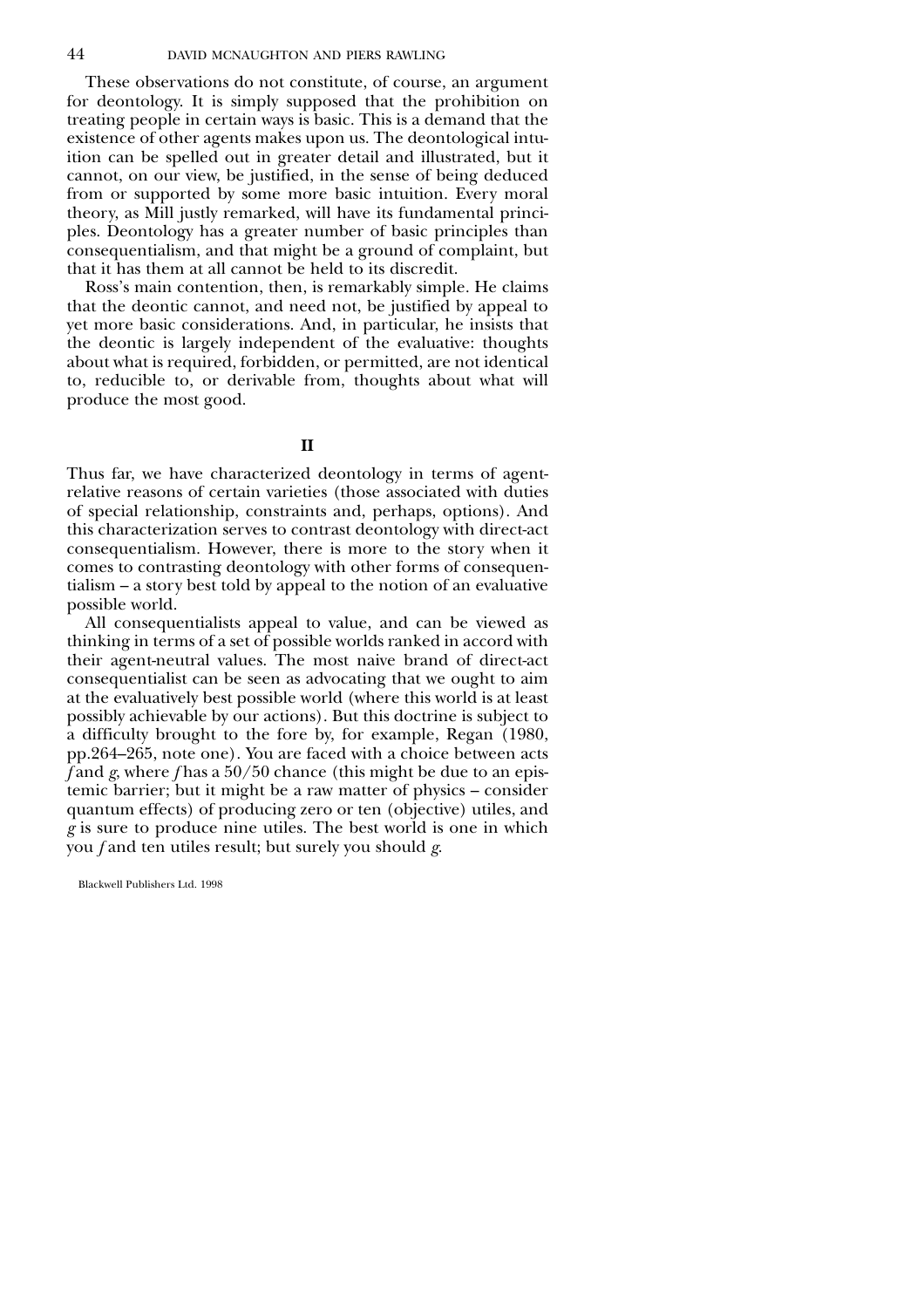The sensible direct-act consequentialist advocates that the right thing to do is to maximize expected objective utility (where objective utility is to be identified with objective value – not to be confused with the subjective utility of Bayesianism). Thus she advocates that *g* is the right act, even though there is no chance that *g* will result in the best consequence of ten utiles. The utility maximizing direct-act consequentialist, then, abandons the thought that we should always aim at the best, but not the thought that the right is determined by agent-neutral value.

Even the latter form of direct-act consequentialism suffers the difficulty that we cannot know which act will maximize expected objective utility – real agents will both blunder, and devote far too much time to calculating expected utilities. The satisficing consequentialist responds to these difficulties by requiring the agent only to achieve some threshold amount of good (thus, again the right is divorced from the best, but not from value). Alternatively, there are various forms of indirect consequentialism. In the interests of brevity, we mention only two.

Call a possible world 'rule-bound' if there is general acceptance of some set of moral rules in that world. Let R be that set of moral rules generally accepted in the best *rule-bound* world (for the sake of simplicity, we assume here that there is only one such). According to the rule consequentialist, we are obligated (barring exceptional circumstances) to obey  $R$  – even if, in so doing, we might have no chance of achieving the best (simpliciter) world. The right is divorced from the best (simpliciter), but not from value.

The indirect-act consequentialist, on the other hand, standardly has the same criterion of right act as the naive direct-act consequentialist – the right act aims at the best consequence. But the indirect-act consequentialist denies that the virtuous agent need be directly guided by thoughts of the right when deciding how to act. The agent should not generally deliberate over which act is right. Rather, she should often act on dispositions that she has cultivated – and cultivated, in part, with a view to ensuring that her actions achieve the best results in the long run. (See, e.g., Railton, 1984.) In not aiming directly at the best, the indirect-act consequentialist claims to avoid not only Regan's worry, but also the concerns over burdensome calculations and blundering.

To complete our thumb-nail sketch, we need to distinguish intrinsic from instrumental goods. An intrinsic good is a good 'in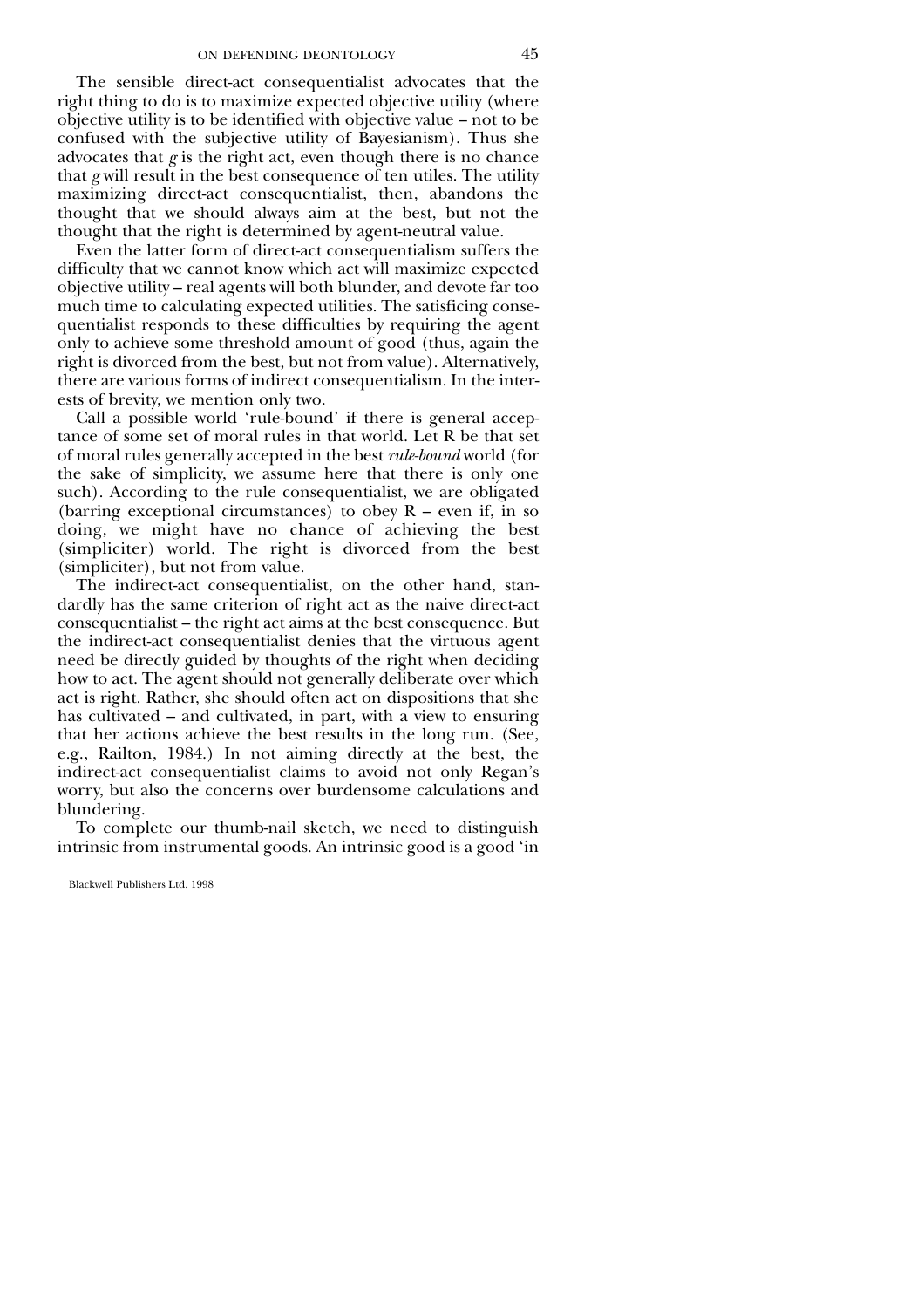its own right'; an instrumental good is a good because it brings about (or tends to) an intrinsic good. The following trio of theses are in keeping with consequentialism. First, an intrinsic good at a world is intrinsically good wherever it occurs in that world. Second, whether something is an intrinsic good is outside our influence – the list of intrinsic goods is fixed, we can only influence the amount of intrinsic good in the world. Third, which evaluative world we occupy is within our influence. (This is not to say that we can determine which evaluative world we occupy, merely that we have some influence; but the presence of influence is perhaps enough to ensure that the set of evaluative worlds is a *proper* subset of the set of logically possible worlds.) From this it follows that the list of intrinsic goods is invariant across evaluative worlds (otherwise we could influence what occurs on that list). If, say, pleasure is an intrinsic good, this fact is outside our influence. All we can influence is the amount of pleasure in the world.<sup>4</sup>

Instrumental goods are to be pursued only insofar as they bring about intrinsic goods. Consider, for example, the contrast between deontology and rule consequentialism. The latter, like the former, apparently incorporates constraints (the rule consequentialist insists that you should not normally violate any of the rules in  $R$ ). However, the elements of  $R$  are only what we might dub 'ersatz constraints': acceptance of (and obedience to) them is only an instrumental good, and only an instrumental good at certain worlds. The rule consequentialist can acknowledge that in the evaluatively best world,  $\overrightarrow{R}$  is not accepted as universally binding. But the chances of achieving this best world are so small that each agent should accept R herself, and encourage others to do so – in this way expected objective utility is maximized. The rules are instituted by us for the achievement of an evaluative goal; and they do not necessarily hold sway in the evaluatively best world. The deontologist, by contrast, insofar as she accepts the notion of an evaluative world, sees each constraint as built into the very fabric of every evaluative world. Just as the list of intrinsic goods does not vary from world to world, neither does the list of constraints – whether or not something is a constraint

<sup>4</sup> We do not maintain that all authors concur with this account of intrinsic good. One might argue, for example, that intrinsic goods are not necessarily essentially good (cf Dancy's (1993, pp. 22–26) separation of intrinsically and essentially motivating states). But we are not aware of any consequentialists who take this line.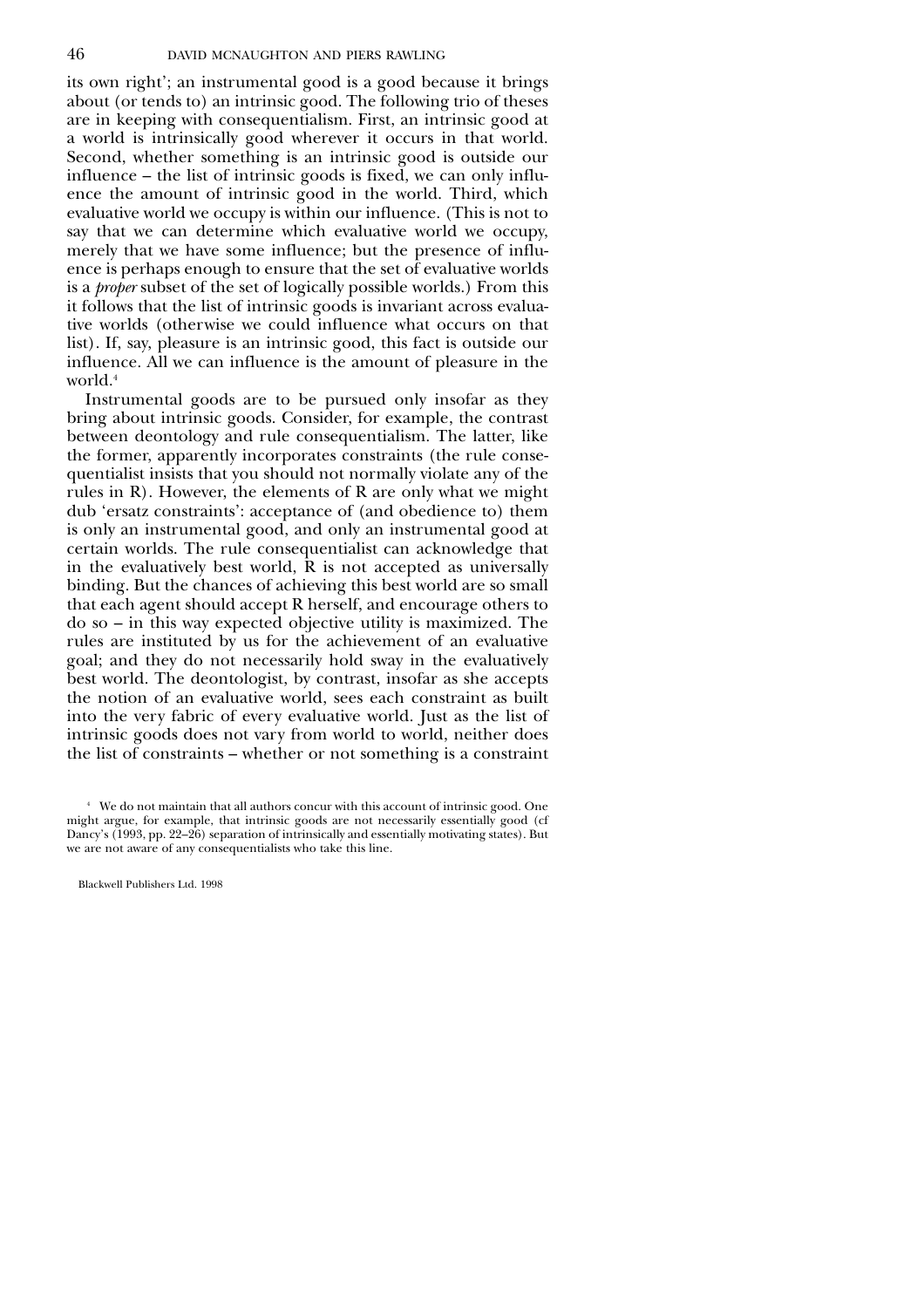is completely outside our influence. (Note that the consequentialist cannot complain against the deontologist that the latter is committed to some form of undesirable 'moral necessity' by virtue of this property of constraints – the deontologist would have equal grounds for complaint against the consequentialist when it comes to the list of intrinsic goods.)

Furthermore, suppose the list of constraints corresponds to R. Then the rule consequentialist and the deontologist agree that we should not aim at a world in which the acceptance of R is maximized; rather, we should all accept R as our guide. But we contend that the deontologist, unlike the rule consequentialist, cannot give a value-based argument for this. The rule consequentialist's response to the CVC is to argue that anyone who rejects R herself, in an attempt to maximize the intrinsic good, is engaging in a sub-optimal strategy that will not maximize expected objective utility (i.e., the expected amount of intrinsic good) in the long run. The indirect-act consequentialist and the rule consequentialist share, then, a value-based argument against aiming directly at the best – aiming at the best is a sub-optimal strategy for maximizing expected objective utility. The deontologist, on the other hand, does not appeal to considerations of utility in defence of constraints: she simply does not accept that maximizing expected objective utility is the sole determinant of right action.

Our account is only approximate, and far from complete. But it fulfills the purpose of illustrating how consequentialists invoke a ranking of evaluative worlds, and view the right as some function of the good.

In terms of our discussion of agent-relativity, the following has emerged. We know that, because of the CVC, agent-relative reasons cannot rest *directly* on considerations of agent-neutral value – neither acting on nor accepting agent-relative reasons necessarily maximizes the good. Ross is unmoved by this: why should we take increasing the good as the only duty? There are other moral reasons – and, in particular, other basic agent-relative moral reasons that hold sway in all evaluative worlds, and do not rest on considerations of value. The indirect consequentialist (whether indirect-act or rule), however, can also entertain agentrelative reasons. But she claims that such reasons rest on considerations of value, albeit indirectly: agent-relative moral reasons feature in the optimal strategy for maximizing expected objective utility. In contrast to what many authors (ourselves included)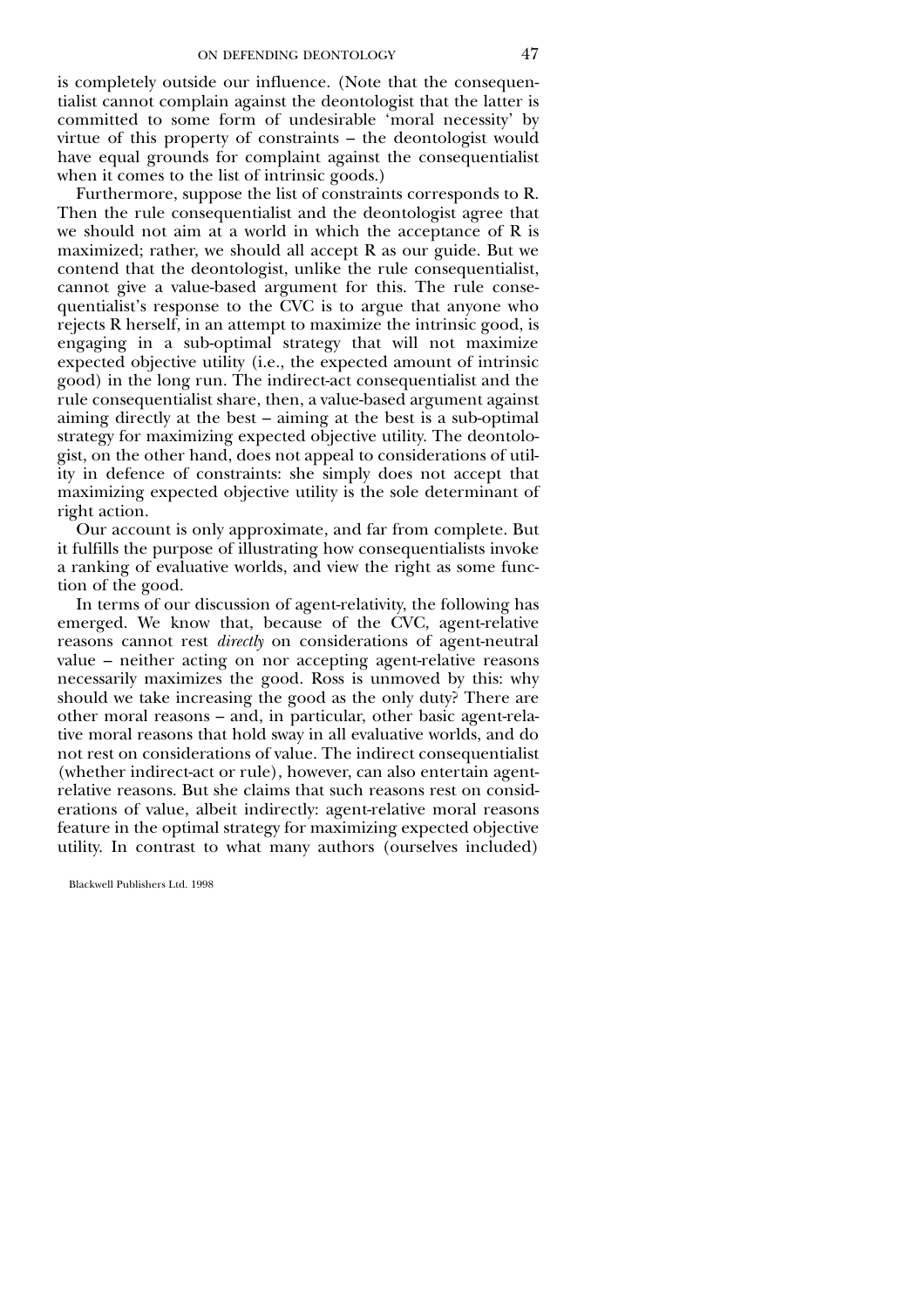have argued, then, agent-relativity *per se* is not what distinguishes deontology from consequentialism; at the most general level, we now claim, the distinction rests upon whether or not appeal is made to agent-neutral value in justifying the moral system.<sup>5</sup>

### **III**

Just as there are a variety of consequentialist positions, so there are various deontological views. For example, where Ross declares certain agent-relative reasons simply basic, other deontologists seek some underpinning for such reasons. Kantian and contractualist deontologists, for instance, might be seen as attempting to justify agent-relative moral reasons by appeal to more basic considerations of rationality. If these more basic considerations hold in all evaluative worlds, then agent-relative moral reasons are present in all evaluative worlds, and we have a thoroughgoing deontological view; if not, then perhaps the view is merely ersatz deontology. Since our central focus here is the relation between moral reasons and agent-neutral value, however, we shall discuss neither Kantanism nor contractualism. Rather, we devote the sequel to exploring a value-based defence of deontology advocated by Quinn (1993), Kamm (1989, 1992), and Nagel (1995). If this defence succeeds, it vitiates the claim that value-based justification of the moral system is what ultimately distinguishes consequentialism from deontology.

We shall focus on Nagel's account of the defence (he draws on both Quinn and Kamm). Nagel discusses the case of constraints, but much the same conceptual points can be made vis-à-vis options, and duties that stem from special relationships.

Nagel effectively accepts the consequentialist view that a system of moral rules can only be defended by showing that their adoption brings about some good that could not otherwise be realized, and then seeks to show that deontology is such a system. The claim is not, of course, that agent-relative reasons rest directly on considerations of value in a manner obviously susceptible to the CVC; rather, the grounding is indirect – the notion is that worlds in which there are agent-relative reasons are better than worlds in which there are not. Nagel argues that an agentrelative morality, qua moral system, is intrinsically valuable. Thus

<sup>&</sup>lt;sup>5</sup> We concur with Hooker (1994), then, *pace* Howard-Snyder (1993), that rule consequentialism is not a 'rubber duck'.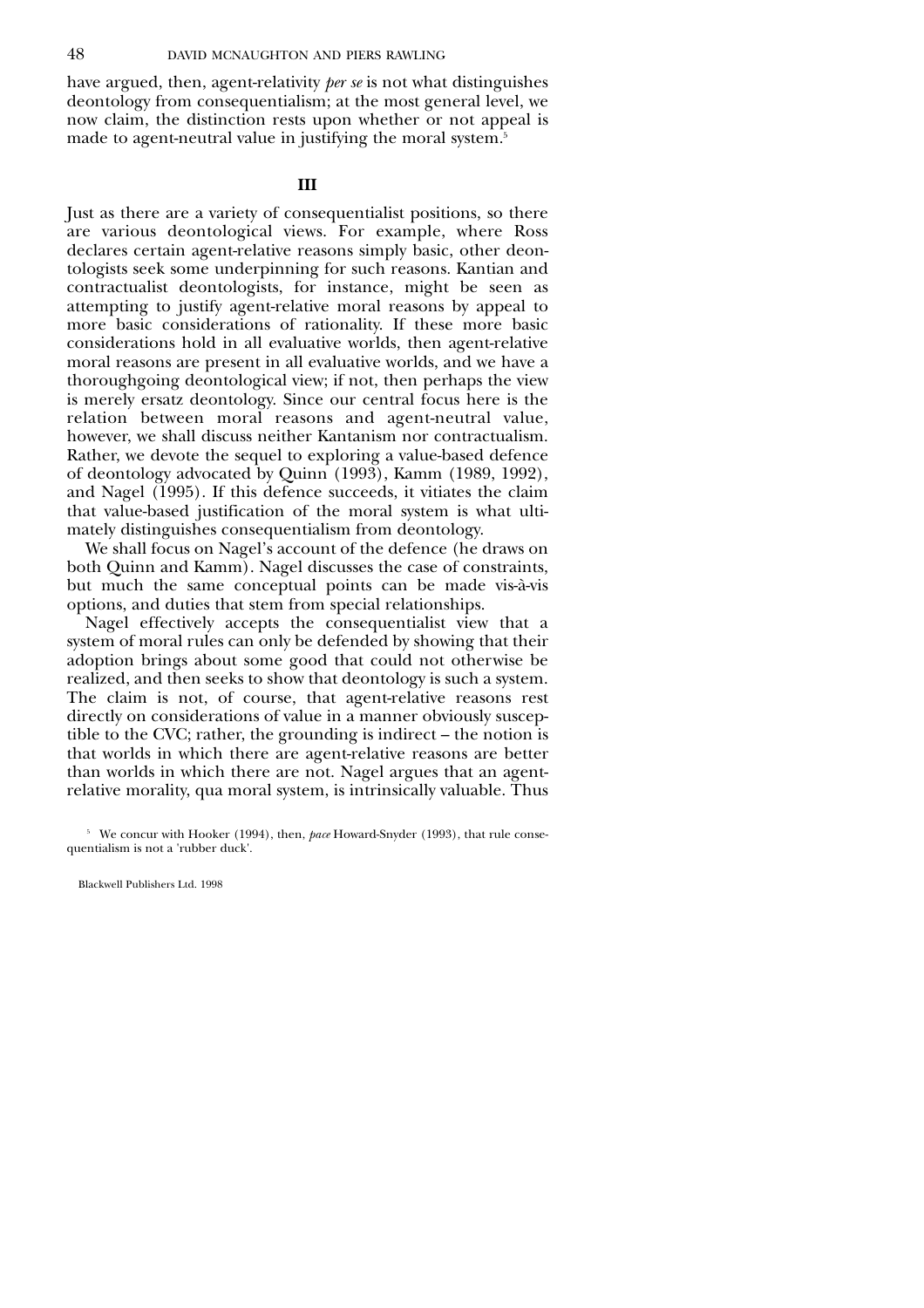rights (the obverse of constraints) have value, and are, therefore, part of the basic structure of moral theory.

'A right is an agent-relative, not an agent-neutral, value', says Nagel (1995, p.88). This is precisely because it is supposed to resist the CVC (one is forbidden to violate a right even to minimize the total number of such violations). So Nagel faces the Scheffler problem: 'How could it be wrong to harm one person to prevent greater harm to others? How are we to understand the *value* that rights assign to certain kinds of human inviolability, which makes this consequence morally intelligible?' (p.89, our emphasis – note the presumption inherent in the question).

The answer 'focuses on the status conferred on all human beings by the *design* of a morality which includes agent-relative constraints' (p.89). That status is one of being inviolable (which is not, of course, to say that one will not be violated, but that one *may* not be violated – even to minimize the total number of such violations). A system of morality that includes inviolability encapsulates a good that its rivals cannot capture. For, 'not only is it an evil for a person to be harmed in certain ways, but for it to be *permissible* to harm the person in those ways is an additional and independent evil' (p.91). So there is a sense in which we are better off if there are rights (they are a 'kind of generally disseminated intrinsic good' (p.93)). Hence there are rights. In short, we are inviolable because inviolability is intrinsically valuable.

Does this purported justification of constraints work? We detect at least three ways of interpreting the proposal. The first two construals are explicitly rejected by Nagel. Amongst other things, on both these construals, inviolability is something we can bring about, hence it fails to be a genuine right. The third construal correctly asserts that we cannot bring about inviolability – whether or not something is a constraint is completely outside our influence. However, on this third interpretation, the purported justification fails to show that we are inviolable.

The first construal offers an instrumental justification of the constraint forbidding you to violate one even in order to prevent the violation of others. On this account, acceptance of rights in a society will serve to give people a sense of their own worth, and it is a sense of one's own worth that is intrinsically valuable. The general acceptance of the proposition that people have rights is a goal that we may have; we can strive, perhaps through institutions like Amnesty International or the UN, to make that acceptance more widespread. But the ultimate goal here is an increase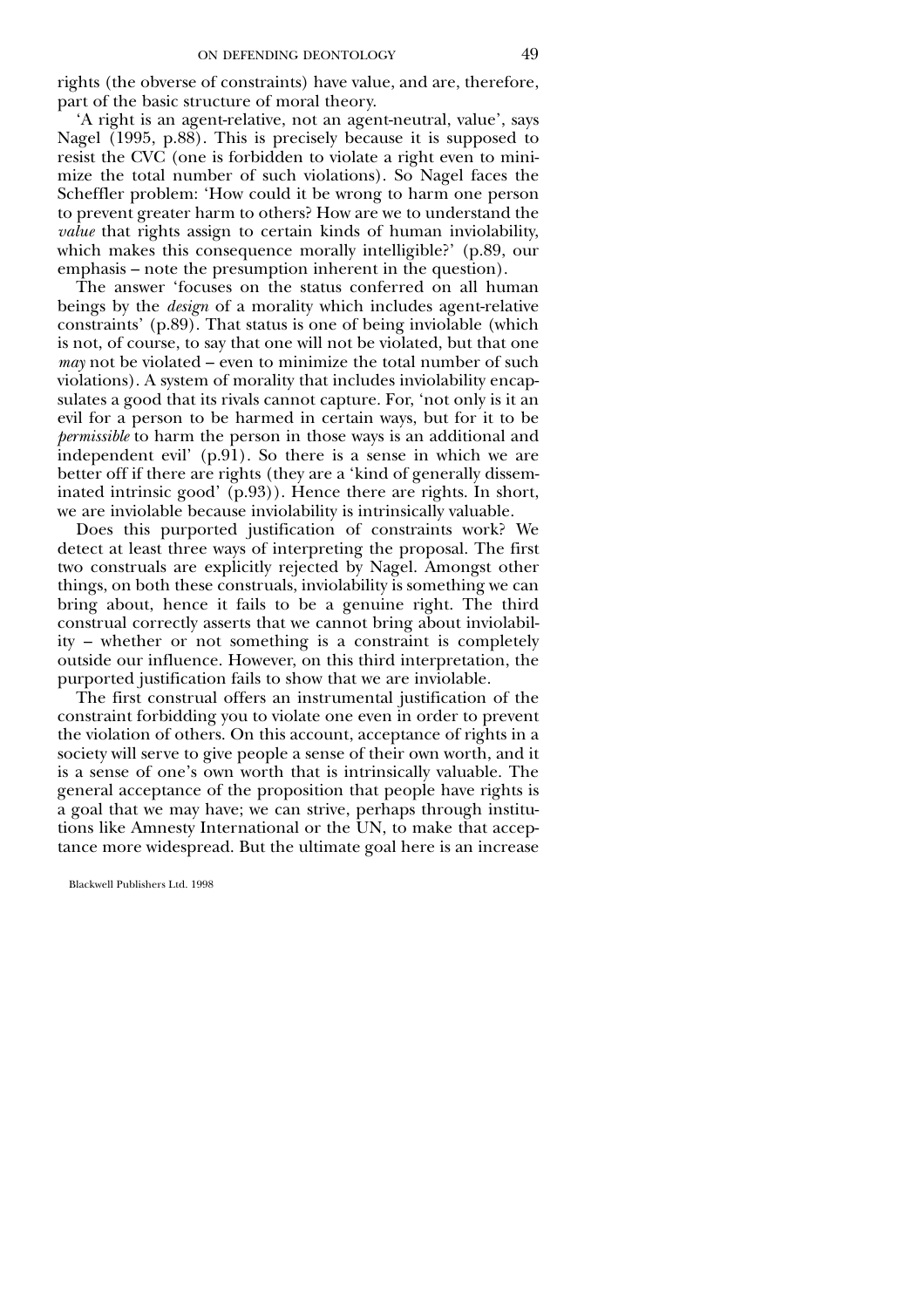in the *perception* of self-worth. There are various problems with this construal. First, we need an independent argument to circumvent the CVC. If what matters is the general sense of selfworth that comes from people accepting inviolability, then why not make that acceptance as widespread as possible, even if that means not accepting it oneself? Second, as Nagel rightly points out, this construal does not yield the conclusion that inviolability itself is intrinsically valuable, rather than the increased perception of self-worth engendered by its acceptance.

On the second construal, it is inviolability that is intrinsically valuable. By not recognising inviolability, consequentialism misses a crucial intrinsic value. Deontology incorporates this intrinsic value, and is thus the preferable theory. This is a reason for adopting deontology as our moral system.

However, that inviolability is intrinsically valuable does not entail that we are inviolable (compare: the absence of suffering is a good at all worlds, but suffering is not absent at all (any?) worlds). And, furthermore, on both the first two construals it is supposed that we can simply *choose to adopt* deontology. We cannot: we have no influence over whether deontology or consequentialism is the case – if, say, deontology is false (humanity is violable), we can do nothing toward bringing about its truth (making humanity inviolable). The inviolability of persons is not dependent upon the kind of moral system that is accepted by a society – our choices cannot bring about inviolability, they can only reflect it. Just as we cannot free ourselves from a constraint by choosing not to respect it, neither can we institute a constraint by choosing to accept it.

On neither of the first two construals is inviolability a feature of every evaluative world (although, on the second, inviolability is an intrinsic good at every world). People are inviolable in some evaluative worlds, and not in others. The former worlds are higher up the evaluative scale; and hence it is the former that we should realize in our actions. But this picture is not coherent: if we have the *right* not to be violated, we have this right in all evaluative worlds; we can have no influence over what rights there are. Or perhaps this is better put: if to be inviolable is to have rights, then to be inviolable is to be inviolable at every evaluative world.

And both construals are vulnerable to a further difficulty. As Nagel admits (e.g., p.90), more people might be violated under a moral system in which people are inviolable, than would be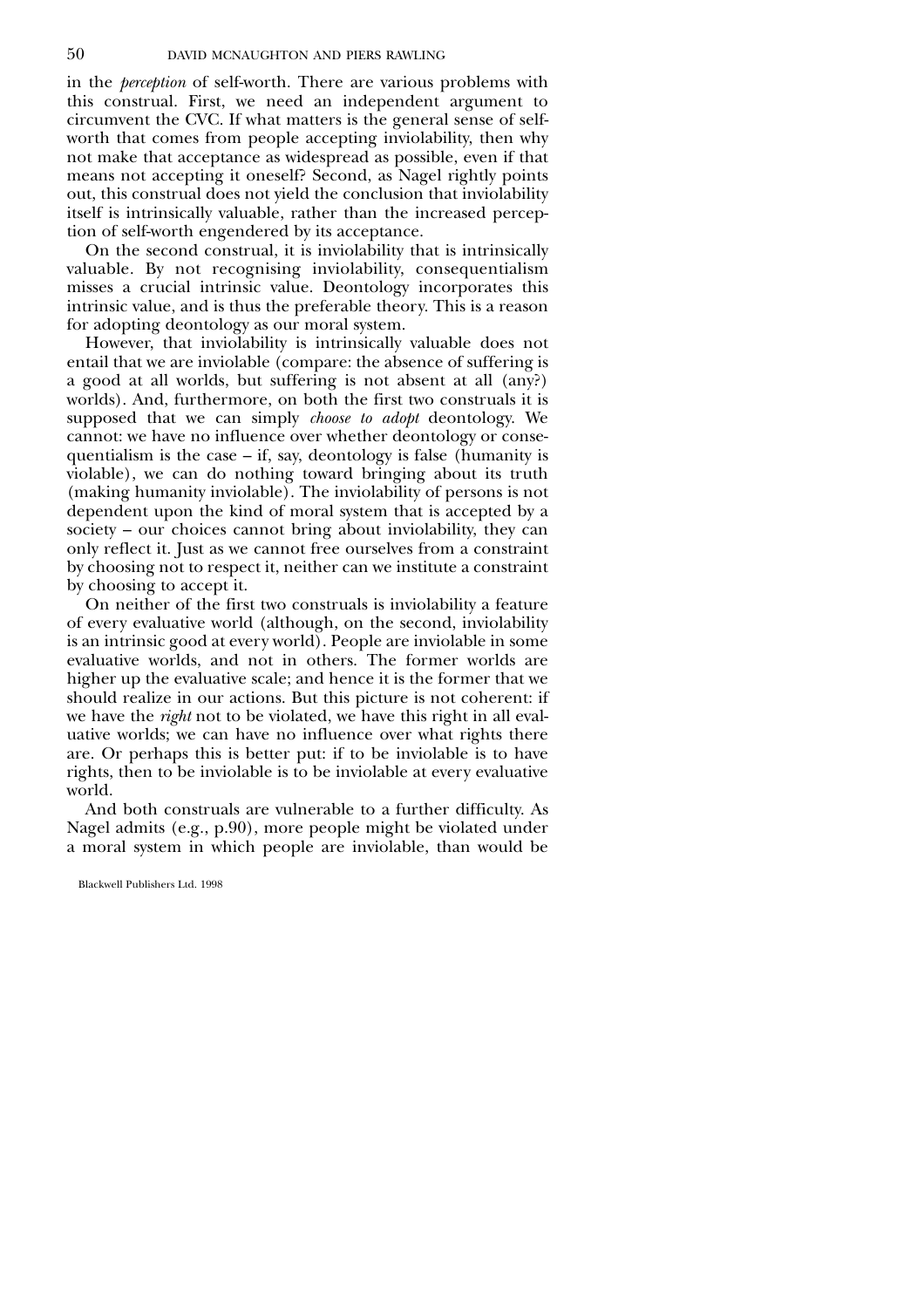violated under a system in which they are not granted this status. For in a system where inviolability holds, virtuous agents are restricted in what they may do to frustrate transgressors. But now it is not enough, in order to show the superiority of deontology, that we show that it embodies a value which cannot be embodied in consequentialism. We must also show that it does not do this at too great a cost. This argument envisages a trade-off: we weigh the value of having a moral system which enshrines inviolability against the possible disvalue of having more people violated. Not only is it not obvious which way the judgement would go, or even how it is to be made, but it seems entirely against the spirit of deontology, which this argument is supposed to defend, that the value of constraints be considered in a trade-off in which they might lose out.

Nagel is clear in his rejection of the first two construals: '[The value-based defence of rights] is not supposed to be merely an argument for *creating* or *instituting* rights, through laws or conventions. In a sense the argument is supposed to show that the morality which includes rights is *already true* – that this is the morality we ought to follow independently of what the law is, and to which we ought to make the law conform' (1995, p.92). On this third construal, that deontology is true is independent of human action. Rights are a feature of every evaluative world. But it is unclear what this argument amounts to.

Nagel's attempt to elucidate the value-based defence of deontology is, as he notes, open to serious objections. He argues that, 'we would all be worse off if there were no rights – even if we suffered the transgressions which in that case would not count as violations of our rights – *ergo*, there are rights' (1995, p.92). This is, as Nagel remarks, 'a curious type of argument: [it is not generally cogent to argue] that  $p$  is true because it would be better if it were true' (p.92). However, Nagel suggests, 'it may have a place in ethical theory, where its conclusion is not factual but moral' (p.92). We demur: it would seem better not to lumber ethical theory with arguments lacking in cogency, especially if the attempt to show that they really are cogent involves claiming that 'there are rights' is a moral *rather than* a factual remark.

To sum up: even if inviolability is valuable, it does not follow that we are inviolable – that a state is valuable does not entail its realisation (for the direct-act consequentialist, for example, that an act maximizes value does not entail that it is performed). On certain (consequentialist) views, it does, of course, follow from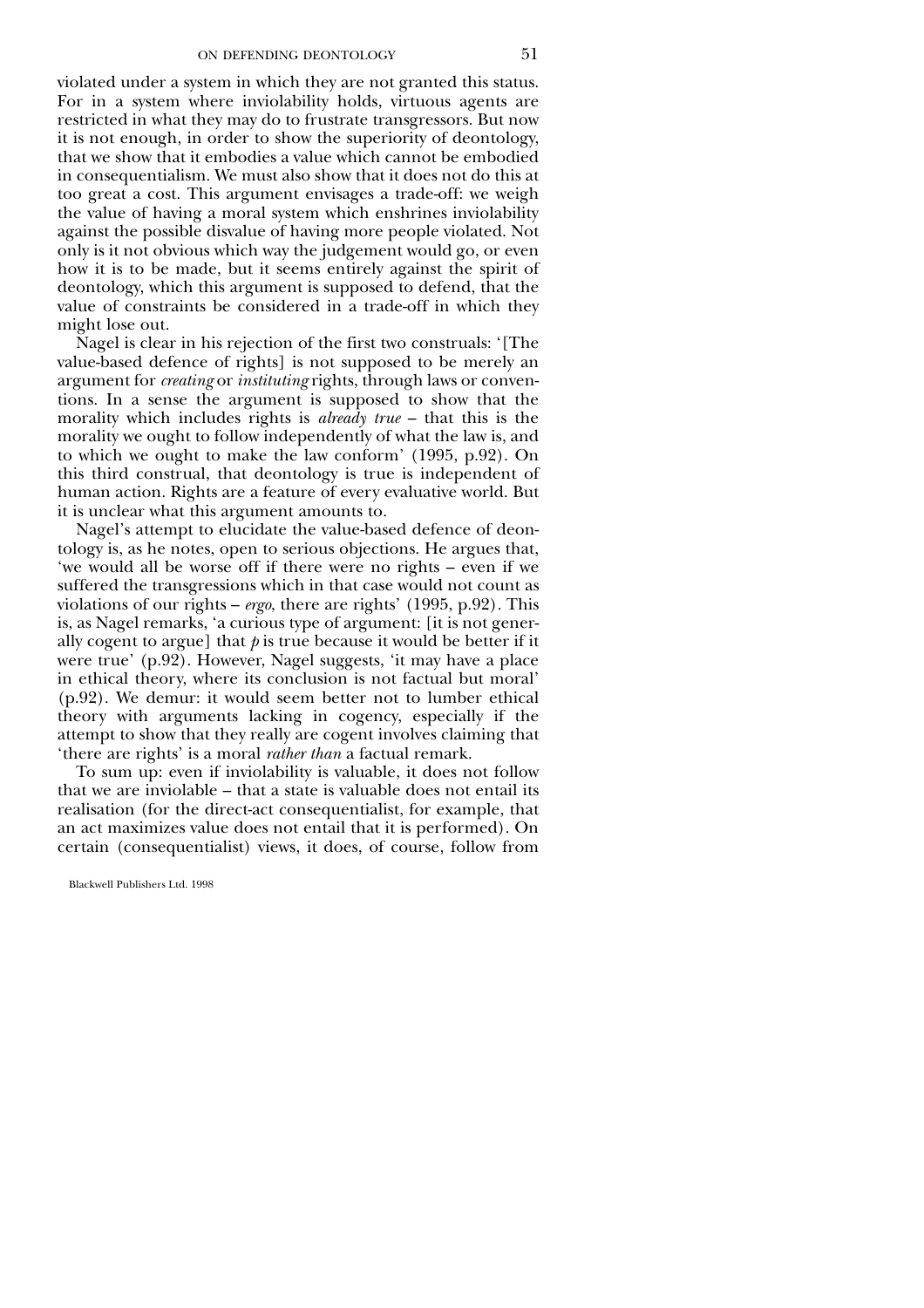the value of a state that we have reason to pursue it (for the direct-act consequentialist, that an act maximizes value does entail that it *should* be performed). However, this is of no help. At best, all that could be established via this route is that we have reason to make deontology the case. Not only is this not the advertised conclusion, it is also otiose: deontology is not something that can be made true by human agency – whether deontology is true is outside our influence.

Moreover, as Nagel points out, the argument, 'seems in danger of being circular. For what is the value that a morality without rights would fail to recognize and realize? It seems to be nothing more nor less than the existence of rights, for which 'inviolability' is just another name' (p.92). Nagel's defence is that '[a]ny attempt to render more intelligible a fundamental moral idea will inevitably consist in looking at the same thing in a different way' (p.92). This is a point made in the Rossian deontological defence. However, the value-based account misses the mark qua explication.

Suppose that inviolability is a good, and a good that is in fact realised (we are in fact inviolable). How does the fact that inviolability is a good *explain* its realisation? The explanation cannot appeal to inclinations on the part of humanity to strive for the good, since, as we have already pointed out, no amount of human striving can make deontology true if it is false.

Furthermore, such an explanation would have to meet the following objections. We are asked to contemplate a possible world, *w*, in which we have no rights, and compare it to worlds in which we have rights (the claim is that we are better off in the latter). First: in what sense is *w* possible? For the deontologist, beings without rights are simply not human (or perhaps not even sentient). To draw an analogy: consider a consequentialist who thinks pleasure an intrinsic good – can she make sense of the possibility that this is not so?

Second: even if  $w$  is possible in some sense, how can we compare it to worlds in which we have rights? In *w* we have no rights, so our rights cannot be violated there. Why are we worse off in a world where our rights are not violated? Arguably, we are *better off* – the premiss that we would be worse off in a world where we lack rights is by no means obviously true. On Nagel's account, we are inviolable because inviolability is intrinsically valuable – there would be no rights only if inviolability were not intrinsically valuable. But the question then presses: if inviolability were not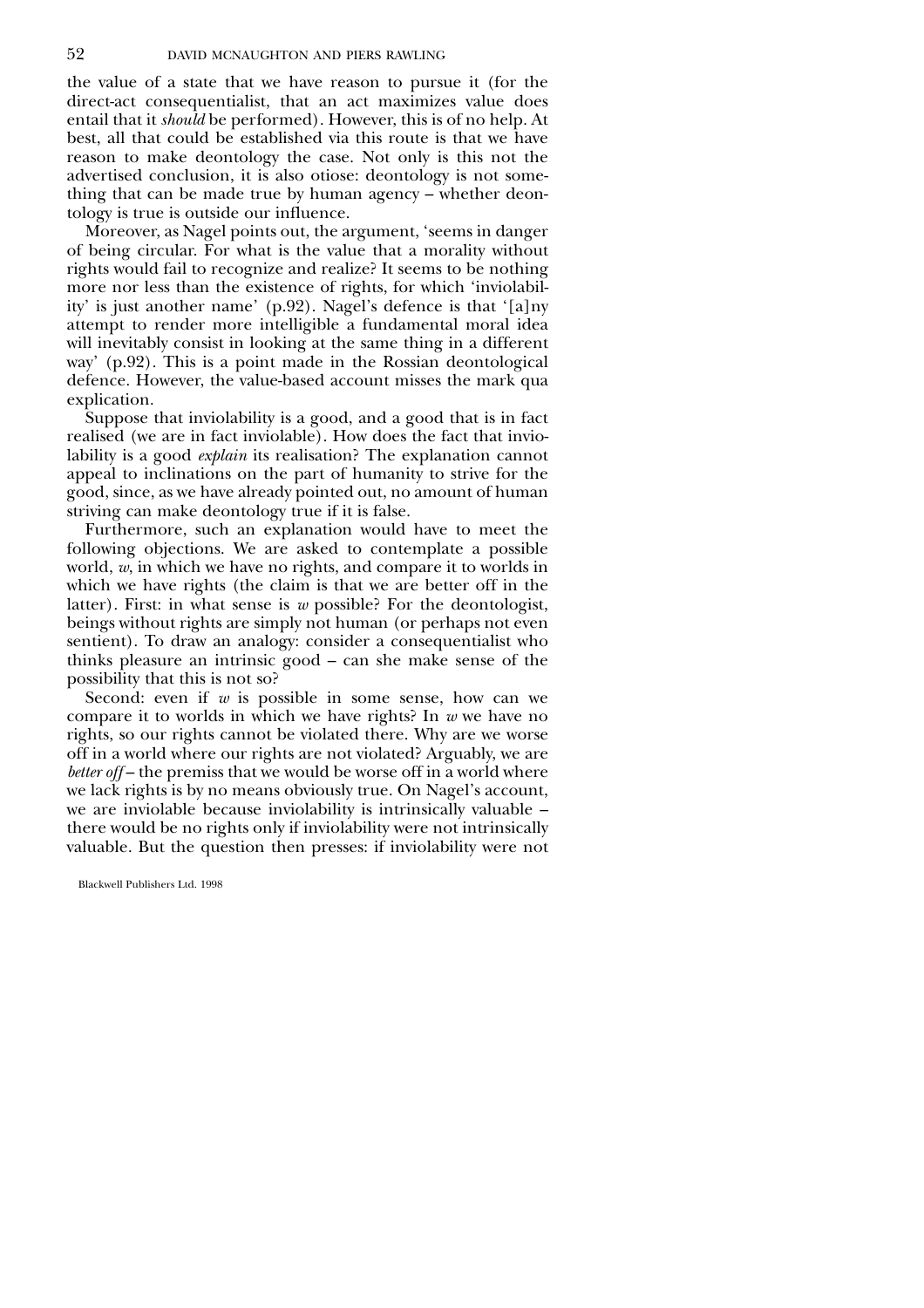intrinsically valuable, how could we be worse off for lacking it? (Compare: if pleasure were not an intrinsic good, how could we be worse off for lacking it?) We might (as Nagel perhaps suggests) try looking at matters in terms of behaviours in *w* that would be rights violations if we had rights. But this fails on two counts. If we lacked rights, the nature of the behaviour would be intrinsically different. And, as already noted, there might actually be less of such behaviour in *w* than in worlds where we have rights.

Alternatively, perhaps, one might try an explanatory account on which inviolability is an *instrumental* good that leads to an increase in some intrinsic good – our inviolability is explained by the resultant increase in this intrinsic good. On such an account it seems, perhaps, that we could compare worlds where we have rights to worlds in which we do not in terms of the amount of this intrinsic good. But the same problems resurface. First, the deontologist cannot make sense of the possibility that we lack rights. Second, what guarantees that inviolability increases the intrinsic good in the world. And, third, even if it does, how does this explain our inviolability?

The attempt either to argue for or to explain the existence of rights by appeal to considerations of value fails. The Rossian account of constraints is to be preferred on all fronts.

*England* 

*Philosophy Department Philosophy Department Keele University University of Missouri-St. Louis Keele Staffordshire ST5 5BG St. Louis MO 63121-4499* 

### *References*

Dancy, J. (1993) *Moral Reasons* (Oxford: Blackwell).

- Dreier, J. (1993) 'Structures of Normative Theories' *The Monist* 76(1), 22–40.
- Hooker, B. (1994) 'Is Rule Consequentialism a Rubber Duck?' *Analysis* 54(2), 92–97.
- Howard-Snyder, F. (1993) 'Rule Consequentialism is a Rubber Duck' *American Philosophical Quarterly* 30(3), 271–278.
- Kamm, F.M. (1989) 'Harming Some to Save Others' *Philosophical Studies* 57, 227–260.
- Kamm, F.M. (1992) 'Non-consequentialism, the Person as an End-in-Itself, and the Significance of Status' *Philosophy & Public Affairs* 21, 381–389.
- McNaughton, D., and Rawling, P. (1991) 'Agent-Relativity and the Doing-Happening Distinction' *Philosophical Studies* 63, 167–185.
- Nagel, T. (1986) *The View From Nowhere* (Oxford University Press).
- Nagel, T. (1995) 'Personal Rights and Public Space' *Philosophy & Public Affairs* 24(2), 83–107.
- Parfit, D. (1984) *Reasons and Persons* (Oxford: Clarendon Press).